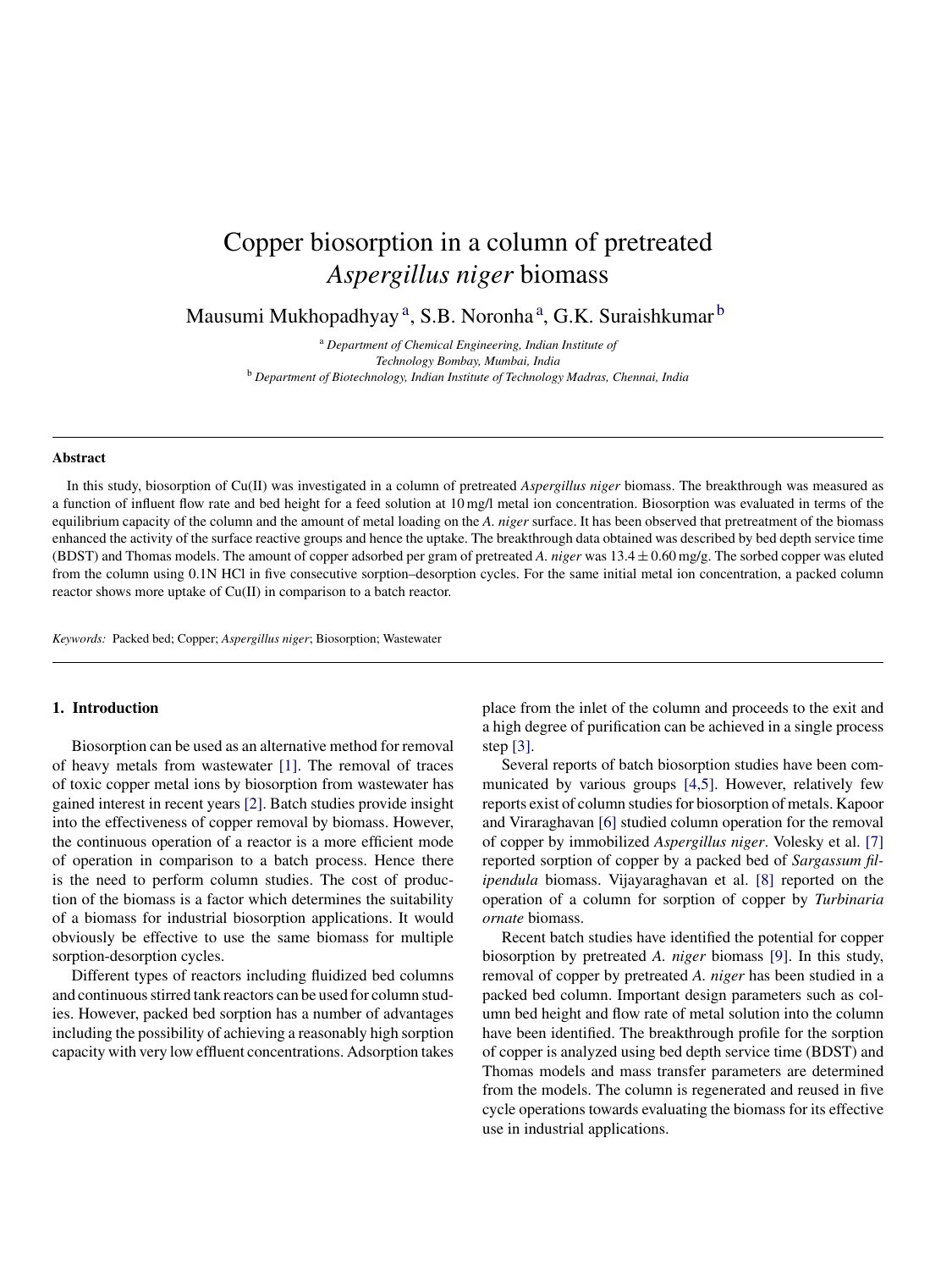# **2. Materials and methods**

## *2.1. Growth of culture*

The fungus *A. niger* strain NCIM 618 (ATCC 10594), was obtained from NCIM, Pune, India and used for the sorption studies. The laboratory strain of *A. niger* was propagated in potato dextrose agar (PDA) consisting of 39 g/l PDA and 0.1 g/l of yeast extract. The culture was maintained on slants and was incubated for 5–7 days at  $33 \pm 2$  °C. The growth medium used had the following composition (g/l): dextrose, 30; peptone, 10; (NH4)2HPO4, 0.4; KH2PO4, 0.2; MgSO4·7H2O, 0.2. All reagents were from Himedia or Merck (Mumbai, India). The pH of the growth medium was adjusted to 5.8–6.0 by the addition of 0.1N HCl prior to autoclaving. Once inoculated, flasks were shaken at 200 rpm for 5 days at  $33 \pm 2$  °C. After harvest, the biomass was transferred to a 1% formalin solution for 24 h. The biomass was then dried at  $60^{\circ}$ C for 20–24 h and powdered in a mortar. The powdered biomass residue was sieved and in the range of 0.75–1.0 mm particle size was used for further studies.

#### *2.2. Column experiment*

The sorption studies were carried out in a glass column of 1.5 cm outside diameter with 0.3 cm wall thickness and 11 cm (total height 22 cm) length. Packed bed experiments were carried out at 33 ◦C. A perforated polymeric plate was fitted at the top and bottom of the column for better flow distribution of the metal solution and to support the biomass during the studies. Experiments were conducted to study the effect of bed height, flow rate of the influent metal solution at a fixed initial concentration of metal in influent.

Pretreated biomass of 1, 2 and 3 g were packed in the glass column and the sorption experiment was performed corresponding to 2.1, 3.1 and 4.1 cm of initial height of the column. The sorption was conducted at flow rates between 1.6 and 9.8 ml/min. Cu(II) solution of concentration 10 mg/l, was fed from the top of the column. Effluent samples were collected at different times from the bottom of the column. Column effluent samples were analyzed by atomic absorption spectroscopy (AAS-SL 173, EIL, India).

In the desorption process, 0.1N HCl was used as an eluting agent. The flow rate was varied between 1.2 and 1.6 ml/min. Sorption studies were also carried out after regeneration of the biomass. The adsorption–desorption process was continued for five consecutive cycles to investigate the adsorption capacity of the biomass.

# *2.3. Modeling and analysis of column data*

The breakthrough data was modeled using the BDST model [\[10\]](#page-4-0) and the linearized Thomas model [\[11\].](#page-4-0) BDST is a simple model for predicting the relationship between the bed depth (*h*), and service time (*t*), in terms of process concentrations and adsorption parameters. This model has been used by many researchers for column studies of metal sorption [\[8,12\]. H](#page-4-0)utchins [\[13\]](#page-4-0) proposed a linear relationship between the bed depth and service time as

$$
t = \frac{N_0}{C_0 F/A} H - \frac{1}{K_b C_0} \ln\left(\frac{C_0}{C} - 1\right)
$$
 (1)

*C* is the effluent copper concentration (mg/l),  $C_0$  the influent copper concentration (mg/l),  $F$  the volumetric flow rate in cm<sup>3</sup>/h,  $N_0$  the adsorption capacity (mg/l),  $K_b$  the rate constant in BDST model (l/mg h), *t* time (h) and *H* is the bed depth of the column in cm. Eq. (1) can be represented in the form of a straight line:

$$
t = mh - C_x \tag{2}
$$

The slope of the BDST model (*m*) represents the time required for the sorption zone to travel a unit length through the adsorbent [\[14\]](#page-4-0) and can be used to predict the performance of the bed at different initial metal ion concentrations.

The Thomas model [\[15\]](#page-4-0) has been used in studies of metal sorption by column experiment [\[6,16\].](#page-4-0) The Thomas model is presented in the following equation:

$$
\frac{C}{C_0} = \frac{1}{1 + \exp\left(k_t/F(q_0M - C_0V)\right)}\tag{3}
$$

*C* is the effluent copper concentration (mg/l),  $C_0$  the influent copper concentration (mg/l),  $k_t$  the Thomas rate constant (ml/min mg), *q*<sup>0</sup> the maximum copper adsorbed in biomass (mg/g), *M* the weight of the biomass, *V* is the throughput volume (l) and *F* is the volumetric flow rate (ml/min). A linearized Thomas equation (Eq. (4)) is actually used for the fitting of the experimental data:

$$
\ln\left(\frac{C_0}{C} - 1\right) = \frac{k \cdot q_0 M}{F} - \frac{k \cdot C_0 V}{F} \tag{4}
$$

The amount of copper adsorbed (*m*ad) in the bed is represented by the area above the breakthrough curve (*C* vs. *t*) and can be obtained by numerical integration [\[17\].](#page-4-0) The breakthrough time is defined as the time when the effluent concentration of copper reaches  $0.5$  mg copper/l. The bed exhaustion time  $t<sub>e</sub>$  represents the time when a copper concentration of 9.9 mg/l is observed in the effluent. The time difference between  $t<sub>b</sub>$  to  $t<sub>e</sub>$  (i.e.  $\Delta t$ ) is related to the length of the sorption zone. The length of this zone can be calculated from the following equation [\[18\]:](#page-4-0)

$$
H_m = H\left(1 - \frac{t_b}{t_e}\right) \tag{5}
$$

*H* is the total length of the sorption bed and  $H_m$  is the length of the sorption zone (the critical bed length). This length signifies the minimum bed height required to obtain the breakthrough time at zero.

The amount of metal desorbed  $(m_d)$  from the bed by elution is calculated by integrating the elution curve as

$$
m_{\rm d} = \int C \, \mathrm{d}V \tag{6}
$$

The ratio of  $m_d$ , metal desorbed to the metal sorbed in the previous cycle is the elution efficiency (*E*). The regeneration parameters  $t_p$  (peak time,  $h$ ),  $c_p$  (peak concentration, mg/l) and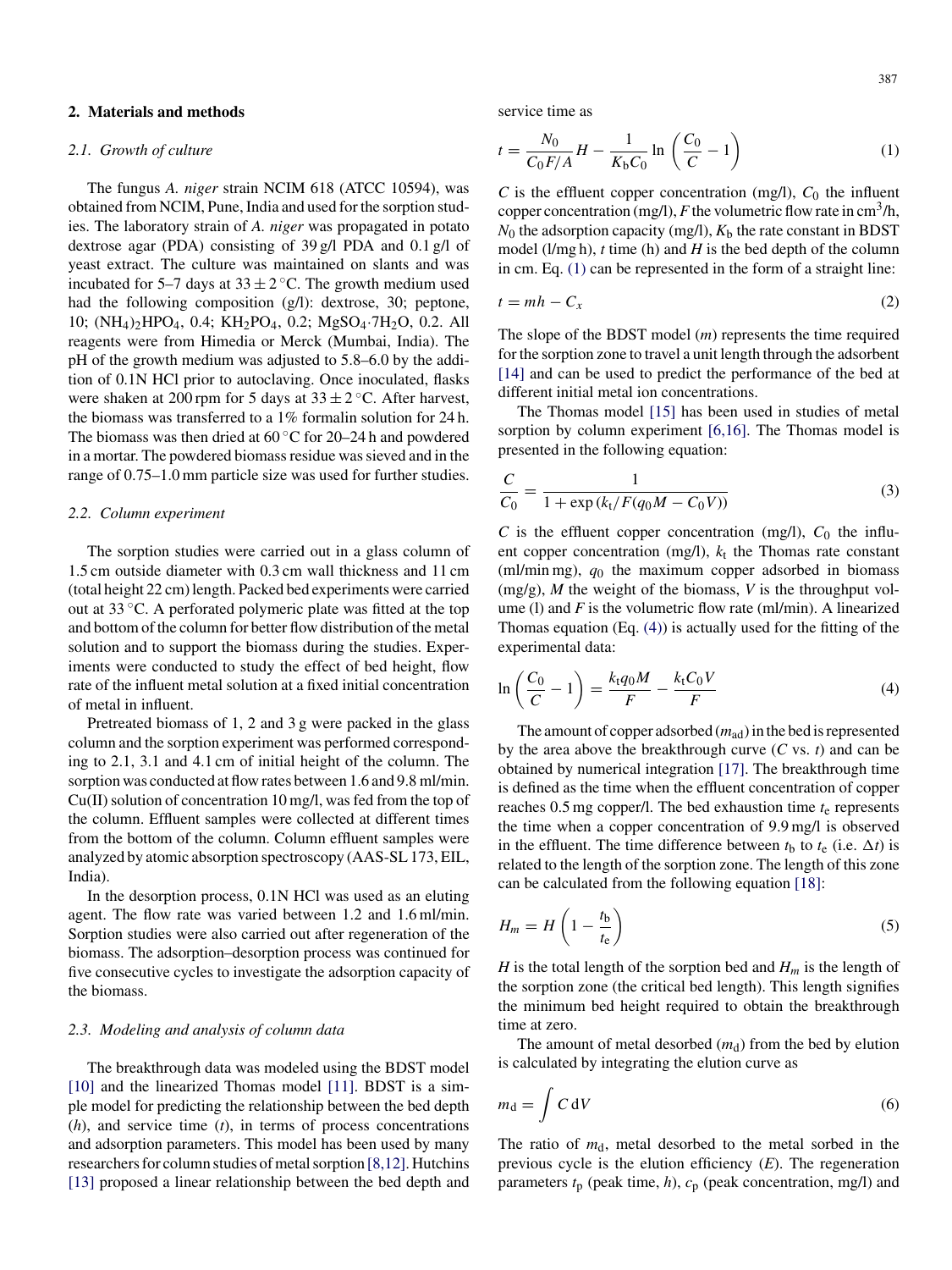<span id="page-2-0"></span>

Fig. 1. Effect of bed height on the breakthrough profile for sorption of copper  $(F = 5.2$  ml/min,  $C_0 = 10$  mg/l).



Fig. 2. Effect of bed height by the bed depth service time (BDST) model for sorption of copper ion.

concentration factor (CF) for the copper sorption process are calculated after each sorption–desorption cycle [\[7\].](#page-4-0)

$$
CF = \frac{c_p}{C_0} \tag{7}
$$

# **3. Results and discussion**

## *3.1. Column performance*

Sorption of copper by pretreated*A. niger* biomass is presented in the form of a breakthrough curve where effluent concen-

#### Table 1

Experimental and calculated bed depth service time (BDST) parameters for sorption of copper



Fig. 3. Effect of flow rate on breakthrough capacity at different flow rates for sorption of copper ion (bed height: 4.1 cm).

tration *C* is plotted against time. It has been reported that the breakthrough curves exhibit an S-shaped due to mass transfer effects [\[7\].](#page-4-0) Fig. 1 shows the breakthrough profile of copper biosorption at different bed heights for a given flow rate. The metal uptake capacity increased with increasing bed height, from 2.1 to 4.1 cm. In the column experiment, the increase in the uptake capacity with the bed height is due to the increase in the available binding sites for the adsorption. The breakthrough and exhaustion times were observed to increase with the bed height.

The simplicity of the BDST model is that it can predict the slope for any unknown flow rates with a known slope at a given flow rate. The breakthrough time against the bed height at different flow rates for the sorption as shown in Fig. 2. The nature of the plots was linear indicating the validity of the BDST model for the pretreated *A. niger* biomass at all flow rates employed. Table 1 shows the slope and intercepts calculated using a flow rate of 9.8 ml/min. BDST model parameters are calculated for flow rates of 1.6 and 5.2 ml/min. It can be seen that the calculated and experimental values are in good agreement with intercept values varying slightly. The advantage of the BDST model is that any experimental data can be scaled up to other flow rates without further experimental data and analysis [\[12\].](#page-4-0) Table 2 shows the estimated parameter of the BDST model  $(N_0)$  the adsorption capacity; rate constant  $K_b$ ; the critical bed depth  $H_m$ ) for

| Metal  | Flow rate (ml/min) | Analysis     | Slope $m$ (h/cm) | Intercept $C_x$ (h) | Correlation coefficient |  |
|--------|--------------------|--------------|------------------|---------------------|-------------------------|--|
| Copper | l.b                | Experimental | 3.95             | $-0.52$             | 0.99                    |  |
|        | 1.6                | Calculated   | 3.96             | $-0.29$             | 1.00                    |  |
|        | 5.2                | Experimental | 1.22             | $-0.40$             | 0.99                    |  |
|        | 5.2                | Calculated   | 1.22             | $-0.34$             | 1.00                    |  |
|        | 9.8                | Experimental | 0.65             | $-0.32$             | 0.99                    |  |

Table 2

Bed depth service time (BDST) parameters for sorption of copper

| Metal  | Flow rate (ml/min) | Linear flow rate $(m/h)$ | $N_0 \ ( \times 10^3 \text{ mg/l} )$ | $Kb$ (l/mg h) | $H_m$ (cm) |
|--------|--------------------|--------------------------|--------------------------------------|---------------|------------|
| Copper | 1.O                | 0.02                     | 5.96                                 | 0.48          | 0.13       |
|        | 57<br>ے.د          | 0.05                     | 5.96                                 | 0.67          | 0.33       |
|        | 9.8                | 0.09                     | 5.96                                 | 0.84          | 0.49       |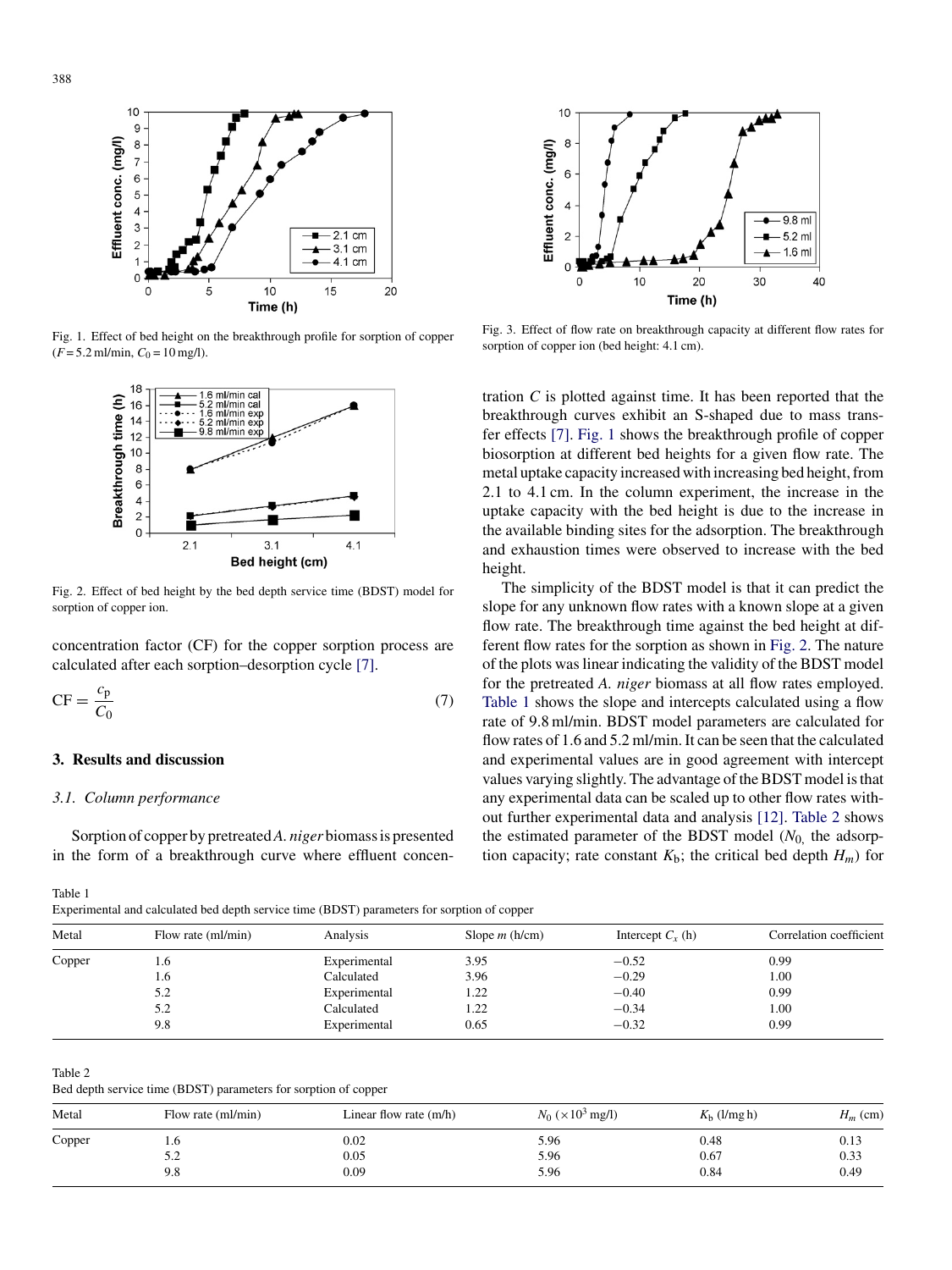| Metal  | Bed height (cm) | Flow rate (ml/min) | Uptake $(mg/g)$ | $k_t$ (ml/min mg) | $t_{\rm b}$ (h) | $t_e$ (h) | $\Delta t$ (h) | Total removal $(\% )$ |
|--------|-----------------|--------------------|-----------------|-------------------|-----------------|-----------|----------------|-----------------------|
| Copper | 2.1             | 1.6                | 13.74           | 1.01              | 8.00            | 19.00     | 1.00           | 70.45                 |
|        | 2.1             | 5.2                | 13.38           | 1.69              | 2.18            | 7.91      | 5.73           | 83.96                 |
|        | 2.1             | 9.8                | 12.74           | 3.08              | 1.01            | 4.43      | 3.42           | 81.77                 |
|        | 3.1             | 9.8                | 12.92           | 2.46              | 1.74            | 6.50      | 4.76           | 79.02                 |
|        | 4.1             | 9.8                | 13.11           | 1.89              | 2.30            | 8.40      | 6.10           | 76.90                 |

<span id="page-3-0"></span>Table 3 Thomas model equation parameters for sorption of copper

Table 4

Column characteristics of different biomasses for Cu(II) removal

| Adsorbent                             | Source                | Initial metal<br>concentration<br>(mg/l) | Column diameter<br>(mm) | Column height<br>(mm) | Flow rate<br>ml/min | Bed height<br>(mm) | Uptake<br>(mg/g) | Reference  |
|---------------------------------------|-----------------------|------------------------------------------|-------------------------|-----------------------|---------------------|--------------------|------------------|------------|
| <i>Aspergillus niger</i> (pretreated) | Fungi                 | 10                                       | 12                      | 220                   | 9.8                 | 41                 | 13.11            | This study |
| A. niger (immobilized)                | Fungi                 | 10                                       | 12.7                    | 300                   | 3                   | 245                | 2.9              | [6]        |
| Sargassum filipendula                 | Raw seaweed           | 35                                       | 25                      | 500                   | 15                  | 410                | 38.2             | $[7]$      |
| Ulva reticulate                       | Marine green<br>alga  | 100                                      | 20                      | 350                   |                     | 250                | 56.3             | [8]        |
| Turbinaria oranta                     | Brown marine<br>algae | 100                                      | 20                      | 350                   |                     | 250                | 68.76            | $[19]$     |



Fig. 4. Breakthrough curves for biosorption of copper by *Aspergillus niger* biomass for five sorption cycle (bed height: 2.1 cm, flow rate 1.2–1.6 ml/min).

copper biosorption by the *A. niger* system. These BDST model parameters can be useful in scaling up the process.

The effect of flow rate on breakthrough capacity is indicated in [Fig. 3.](#page-2-0) As the flow rate increases, the breakthrough time decreases. A similar decrease in breakthrough capacity is reported in the literature for sorption by the fungus *Pycnoporus sanguineus*[\[12\]. T](#page-4-0)his is due to the low residence times that result at a high flow rate, and also possibly due to leaching of copper from the biomass at such flow rates. The column data is fitted to the linearized form of the Thomas model. The parameters  $k_t$  and *q*<sup>0</sup> are estimated and presented inTable 3. The linearized Thomas



Fig. 5. Elution curves for copper in 0.1N HCl for five regeneration cycles.

equation is found to describe the system well. A compilation of column characteristics of the prepared biomass with other adsorbents discussed in the literature is presented in Table 4.

# *3.2. Regeneration studies*

In a previous study, we have reported the biosorption of Cu(II) on pretreated *A. niger* in a batch reactor [\[2,20,21\]. W](#page-4-0)e now discuss the effect of regeneration by multiple sorption–desorption cycles on copper biosorption by *A. niger* biomass. The primary objective of regeneration is to retain the sorption capacity of exhausted biomass; a secondary objective is to recover

Table 5 Breakthrough parameters for five sorption–desorption cycle of copper biosorption process

| Break-through no. | Uptake $(mg/g)$ | $t_{\rm h}$ (h) | $t_e$ (h) | $\Delta t$ (h) | $k_t$ (ml/min mg) | Bed height (cm) | Minimum bed height (cm) | Total removal $(\% )$ |
|-------------------|-----------------|-----------------|-----------|----------------|-------------------|-----------------|-------------------------|-----------------------|
|                   | 13.74           | 8.00            | 19.00     | 11.00          | 1.01              | 2.1             | 1.22                    | 70.40                 |
| ∠                 | 13.46           | 7.15            | 17.54     | 10.39          | 1.21              | 2.1             | 1.24                    | 62.54                 |
|                   | 13.25           | 6.58            | 16.24     | 9.66           | 0.74              | 2.0             | 1.19                    | 67.99                 |
| 4                 | 12.79           | 5.50            | 15.04     | 9.54           | 1.24              | 2.0             | 1.27                    | 64.06                 |
|                   | 12.59           | 4.08            | 14.01     | 9.93           | 1.05              | 1.9             | 1.35                    | 65.65                 |